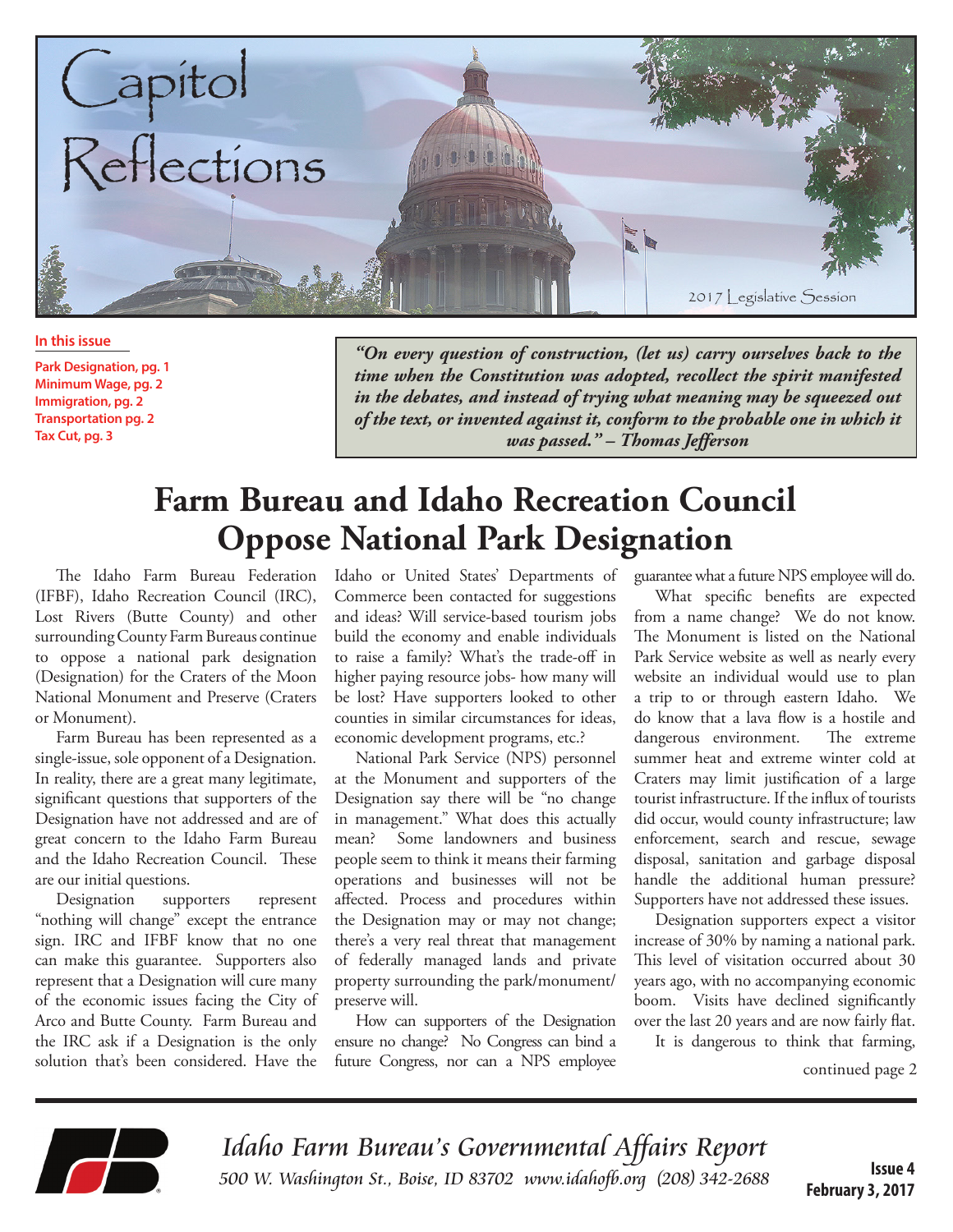#### Page two

#### **Designation**

continued from page 1

ranching, industrial, recreational and commercial activity surrounding a new park will be unaffected or remain at its current level. Will a Designation create federal reserve water rights for the new park?

IFBF, IRC, and the County Farm Bureaus think there is a distinct possibility that the Designation may backfire and harm agriculture and other area businesses, exacerbating, rather than reversing the county's economic decline.

An opposition letter with these and additional concerns was sent to the House and Senate State Affairs and Resources Committees. Copies of the full letter are available on request.

# **Compliance with Immigration Law**

A bill introduced early this week by Representative Greg Chaney (R-Caldwell) would order local law enforcement officers who arrest a person on a misdemeanor or felony charge to check the person's immigration status and cooperate with federal immigration authorities. The bill also discourages cities from offering sanctuary to illegal immigrants by cutting off sales tax funding. The House State Affairs Committee voted to print the bill (H76), and a full public hearing will be held in the near future. Farm Bureau will be monitoring H76 closely as there is

concern that such an effort would only further accentuate agriculture labor shortage issues throughout the state, while also placing added pressure on local law enforcement resources.

American Farm Bureau Policy 137 states that effective enforcement of all immigration laws and border security is a responsibility of the federal government. However, the policy also states that we support enforcement of immigration laws to deter the employment of unauthorized workers. Idaho Farm Bureau is working with the bill's sponsor in an effort to resolve our concerns.

### **Minimum Wage Bill Introduced this Week**

Rep. Mat Erpelding (D-Boise) introduced H72 this week, a bill that would raise the minimum wage in Idaho from the current \$7.25 per hour to \$8.75 per hour on July 1, 2017, and to \$10.50 on July 1, 2018, and then to \$12.00 per hour on July 1, 2019. There are also upward adjustments to tipped employee compensation schedules. Furthermore, the bill directs the Director of the Department of Commerce, beginning September 30, 2018, and on each succeeding September 30, to calculate and adjust the minimum wage rate to the U.S. Department of Labor's price index.

H72 has been sent to the House Ways and Means Committee, though it is unlikely to receive a hearing. Similar bills have been introduced in the past and have not received hearings. The legislature is unlikely to support H72 because it will directly harm those that it purports to help, namely the working poor, and those

who are just beginning in the job market.

As has been previously stated in other articles about this topic, the surest way for those who earn minimum wage to increase their wages is to become an employee that the business does not want to lose. A person who works at minimum wage for a very long time is either not doing the job as the employer wants it to be done, or is in the wrong field for the skills and talents that they possess. Almost any employer will not pay minimum wage very long to employees who show up to work on time, get the job done correctly and efficiently, and who exceed expectations. This behavior will earn someone a raise much quicker than waiting for the government to mandate a raise in the minimum wage.

An increase in the minimum wage will cause employers to assess their employees closely. Employees whose labor is not worth what the employer must now pay under the

new higher wage rate will likely be let go. Furthermore, any minimum wage is always worse than no minimum wage because it makes it illegal to hire anyone below a certain wage. This directly harms those with no experience. In the absence of a minimum wage, a beginning worker could work for an employer at a mutually agreeable low wage while they gain experience. As their abilities increase, they would earn raises in wages proportionate with their expanded skills and productivity, so the employer will not lose them. If their employer does not pay them what their skills are worth, other employers will recognize that they can bid them away from the employer who is not paying enough to retain their skills. A minimum wage prevents many inexperienced workers from even getting a job.

Idaho Farm Bureau policy # 109 states that we oppose any effort to raise the minimum wage. **IFBF opposes H72**

## **Heavy Truck Rules Approved**

On Wednesday, the Senate Transportation Committee approved the Idaho Transportation Department's (ITD) rules allowing 129,000-pound trucks on Idaho's federal highways. The process began in 2015 with Congressman Simpson's rider attached to the 2016 Federal appropriations bill. Senate

Transportation's adoption of the rule on Wednesday moved events one step closer to completion.

The Idaho Legislature passed enabling legislation in 2016 which allowed the 129K trucks on Federal highways in Idaho. Any currently permitted 129K operators were allowed to continue

operating. ITD was instructed to promulgate rules. The rules addressed all trucks in excess of 80,000 pounds GVW operating on "overlegal" permits, of which the 129K trucks were the heaviest class.

Idaho Farm Bureau (IFB) participated continued on page 3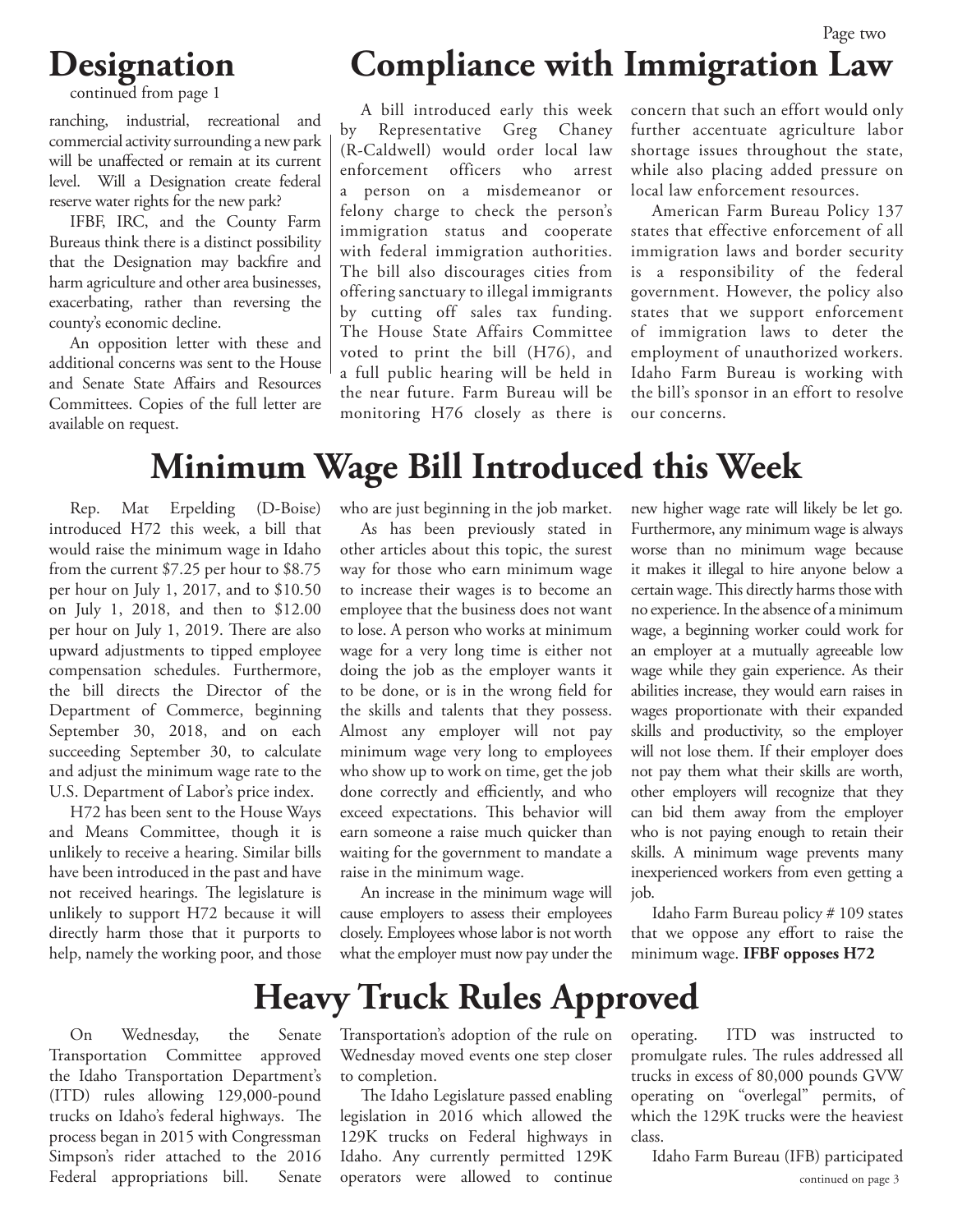# **Transportation**

continued from page 2

in the rulemaking that began in May 2016 and addressed driver qualifications, vehicle configuration, safety inspections, statewide permitting, equipment and permit revocations. Of particular interest to Idaho Farm Bureau were the rules addressing safety inspections and equipment. Both rules addressed tractor and trailer brake systems.

Farm Bureau, Idaho Grain Producers, and other stakeholders' comments said mixed brake systems, e.g. a combination of antilock brake systems (ABS) and standard brakes should be allowed between the truck and trailer if the equipment meets the Federal Motor Carrier Act Safety Standard of the equipment's year of manufacture. Language similar to this was ultimately adopted in the rules.

For example, ABS brakes are required on trucks manufactured since the late to mid-1990s. However, this same truck may pull an older trailer with a standard brake system. Many smaller commodity trucking companies use these mixed combinations; which are perfectly safe and remain legal. (Retrofitting trailers to add ABS is expensive and can cost about \$2,500 per axle.) Repairs and retrofits may upgrade equipment, and by the new rules, must meet the safety standards of the year of equipment manufacture. The 129K pound tractors and trailers are of

late manufacture and have an adequate number of axles and brakes to handle the heavier load and are specifically equipped for 129K pound loads.

So what does all this mean? Permitting for trucks over 80,000 pounds GVW remains the same. In Idaho, 1290K trucks were added as the heaviest class allowed. A separate Federal Motor Carrier Safety Act rule adopted by the Idaho State Police requires additional training and license endorsement on licenses of drivers of doubles and triples. Currently, much of that training is already carried out by companies who utilized double and triple trailers since they do not allow inexperienced drivers to haul those loads.

# **Removing an Obstacle for Free Clinics**

On Thursday Rep Clark Kauffman (R-Filer) presented H82 to the House Revenue and Taxation Committee chaired by Rep Gary Collins (R-Nampa). H82 provides a sales tax exemption to community and faith-based free healthcare clinics. These clinics primarily provide services to those who are uninsured, have incomes below the poverty line and otherwise would be seeking care at an emergency room, or through a county indigent program.

There are a number of other organizations associated with the health-care field who provide services, such as the Ronald McDonald House, which currently receive the sales tax

exemption, but oddly free health clinics do not. Currently, some of the supplies and equipment purchased by the clinics are sales tax-free, while many others are not. This exemption would help the donations, which keep them going, to stretch further and allow them to provide more services. The fiscal impact was estimated to be \$10,675 per year.

One question that has been asked is whether these free clinics provide abortions. Almost all free clinics in Idaho are faith-based organizations, so they are fundamentally opposed to abortions. According to the representatives of this effort, there are no free clinics in Idaho that provide abortions. These clinics

focus on primary health-care issues as well as dental, mental health and chronic conditions. Most have very limited staffs and depend almost entirely on doctors, nurses and other practitioners who volunteer their time and services to the clinics.

There was no opposition to the bill, and it passed through the committee on a unanimous vote. H82 will now go to the full House for consideration before moving to the Senate. IFBF policy #166 states in part: "We support legislation that permits, promotes and/or assists . . . free clinics funded by local community/faithbased organizations." **IFBF supports H82**.

#### **How to Contact Legislators**